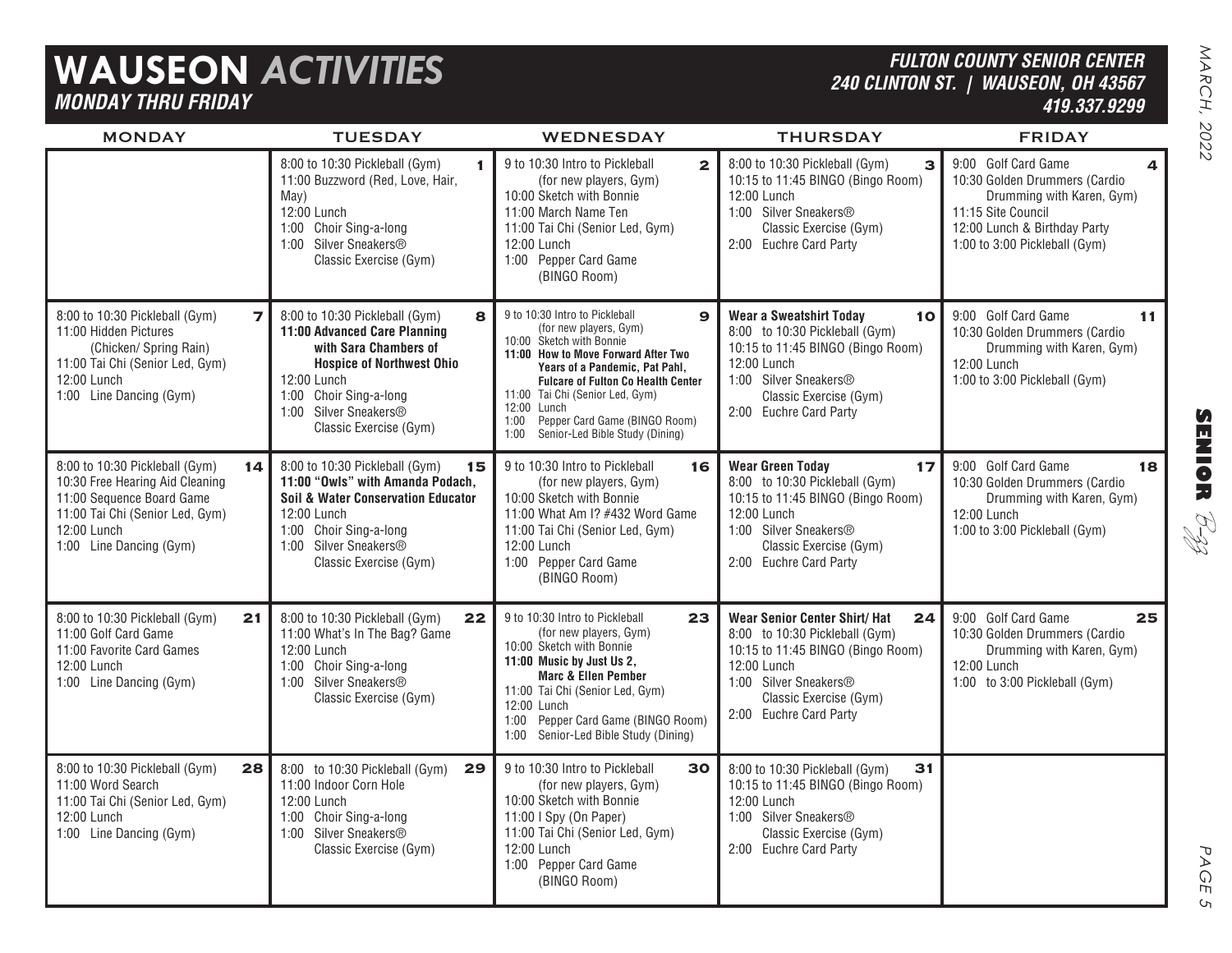#### *DELTA-101 NORTHWOOD DR. UNITED METHODIST CHURCHTUES. & THURS.*

9:00 Games

12:00 Lunch 1:00 Word Search

12:00 Lunch 1:00 Puzzles

11:00 "How Could the Ability

with Ash Lemons

9:00 Box of Brain Games

11:00 March Name Ten Word Game

Center of Toledo Help Me?"

MONDAY

11:00 March Name Ten Word Game

9:00 Games

12:00 Lunch 1:00 Word Search

## **DELTA / SWANTON** *ACTIVITIES*

9:00 Box of Brain Games 10:00 Site Council 10:15 to 11:45 BINGO

**Wear a Sweatshirt Today**

1:00 Puzzles

9:00 Puzzles 10:15 to 11:45 BINGO

12:00 Lunch

12:00 Lunch & Birthday Dessert

**1**

Matt Gerig, of Fulton County Health Center Pharmacy

11:00 Keyboard Music, Terry Shear

11:00 Ask The Pharmacist,

12:00 Lunch 1:00 Cards

9:00 Cards

12:00 Lunch 1:00 Games

**1 9**:00 Box of Brain Games **2 1** 9:00 Puzzles **3 3** 9:00 Coffee & Conversation **4** 

9:00 Coffee & Conversation 10:15 to 11:45 BINGO

12:00 Lunch & Birthday Dessert 1:00 Box of Brain Games

12:00 Lunch

9:00 Puzzles 10:00 Site Council 10:15 to 11:45 BINGO

SENIOR  $\beta$ - $\beta$ zz R<br>HD

MARCH, 2022



**9** 9:00 Games **11 7** 9:00 Box of Brain Games **8** | Wear a Sweatshirt Today **9** | Wear a Sweatshirt Today 10 | 9:00 Cards 11 |

TUESDAY WEDNESDAY THURSDAY FRIDAY